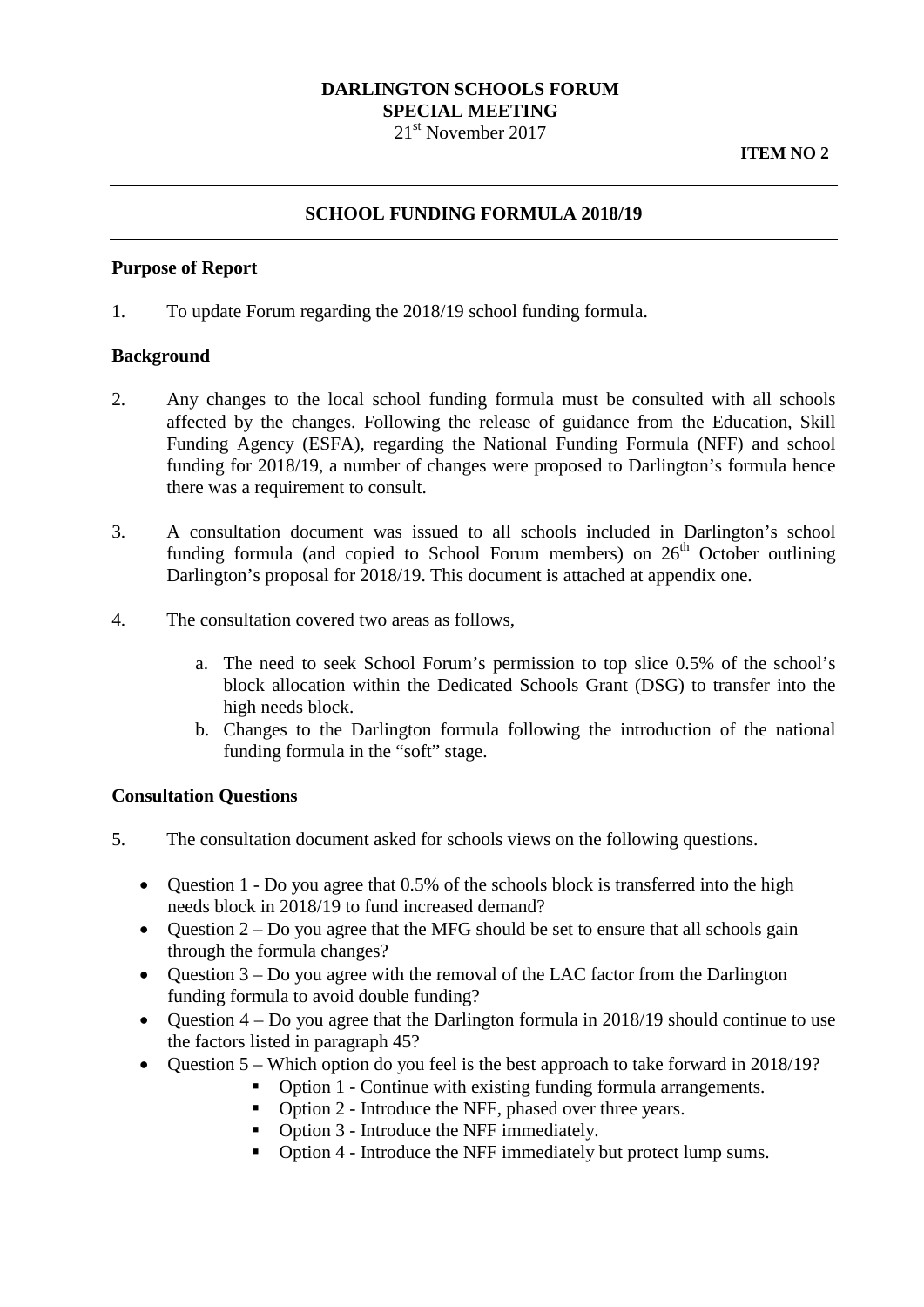### **Outcome of the Consultation**

- 6. 19 responses were received to the consultation. 16 responses came from primary schools and 3 from secondary. The full results of the responses are detailed in appendix 2.
- 7. The collective answers from schools to the consultation questions are as follows,
	- a. Question 1, 12 of responding schools agreed with this question.
	- b. Question 2, 15 of responding schools agreed with this question.
	- c. Question 3, 15 of responding schools agreed with this question.
	- d. Question 4, 13 of responding schools agreed with this question.
	- e. Question 5, 13 of responding schools agreed with the proposal to implement the NFF, phased over three years (option 2).
- 8. In addition to the responses to questions a number of comments were received, these are also included within appendix 2.
- 9. With regard to question 1 the majority of respondents agreed with the proposal to move funding from the schools to high needs block. The six schools that did not agree raised concerns regarding the long term plans for high needs and how high needs expenditure is spent. These points along with a number of other comments/suggestions made by schools that agreed to the movement of funds will be considered as part of the new high needs strategy.
- 10. With regard to question 2 the majority of respondents agreed with the proposal. The three schools that did not agree felt that the funding was better targeted to areas of most need. This would need to be investigated further to confirm if this was possible, however the mechanics of the MFG may not fit this proposal. The MFG provides protection for schools that lose through changes to the formula or changes to certain pupil characteristics (but not overall pupil numbers). The protection is funded by capping schools that gain through the formula, i.e. they have their gain reduced for that year. The MFG simply moves money from those that gain the most to those that lose the most to smooth the transition, this may not therefore target funding at those "deemed" to need it.
- 11. With regard to question 3 the majority of respondents agreed with the proposal. The three schools that disagreed felt that funding for LAC pupils should be protected to support those pupils as the most vulnerable to underachievement. Although this view is appreciated, as the NFF will remove the LAC factor from the commencement of the hard formula and as the majority of schools agreed to the proposal, it is planned still to remove the LAC factor from Darlington's formula in 2018/19. This will move the local formula in line with the NFF.
- 12. With regard to question 4 again the majority of respondents agreed with the proposal. Five respondents disagreed. Of those five schools, three schools felt the LAC factor should be maintained (question 3) and that a mobility factor should be introduced. One school felt a factor to target Gypsy, Romany Traveller children should be introduced, and the other school did not specify a reason for not agreeing.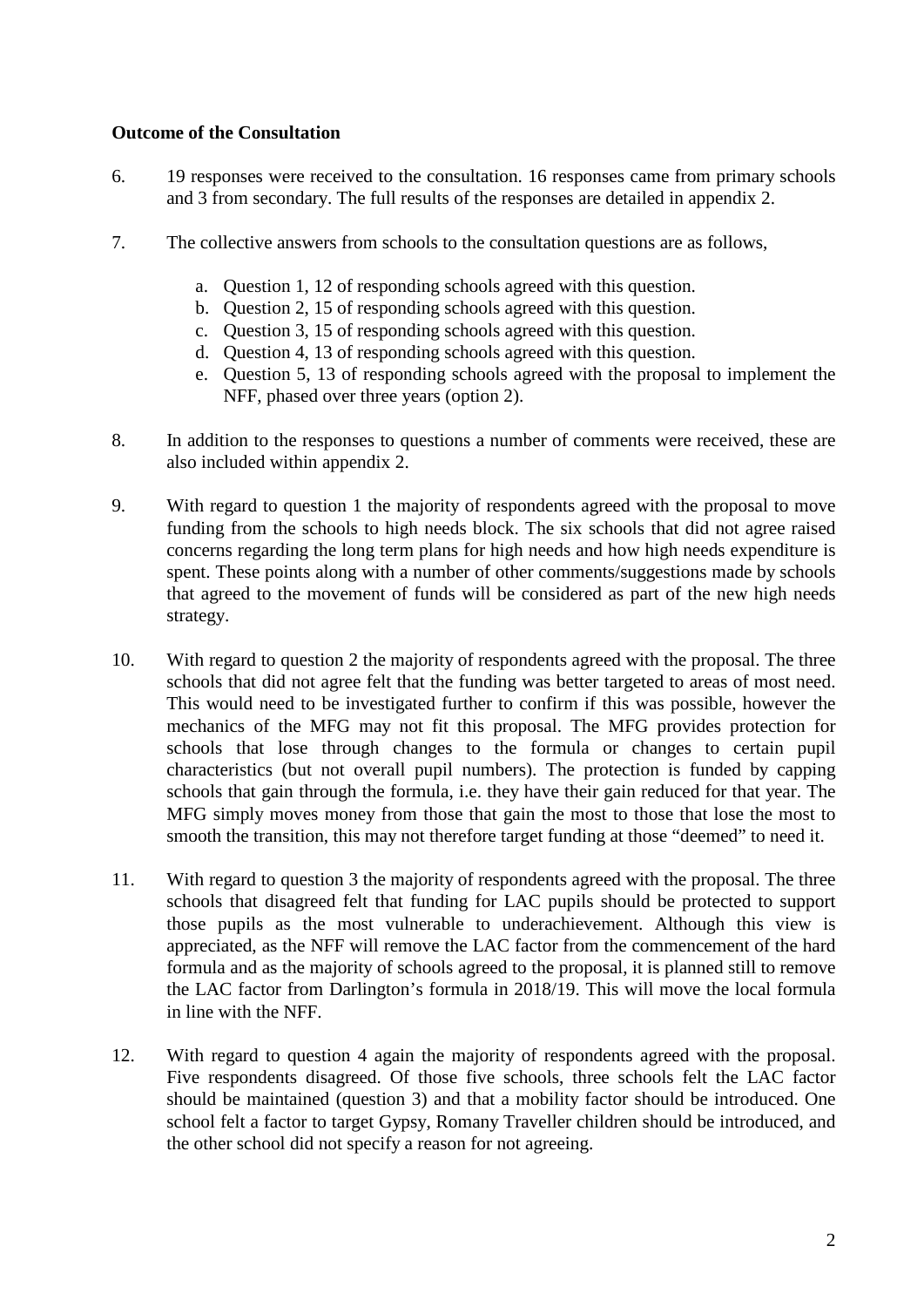- 13. With regard to mobility the respondents felt this is an issue for a number of schools in Darlington. Again further investigation would need to be undertaken into the use of a mobility factor, as the makeup of the factor may not target the schools that have an issue. The mobility factor provides funding to schools that have a high proportion of pupils that start the school after the "normal" September in take (and January for Reception classes). The funding is allocated as a proportion of the total pupil numbers and has a threshold of 10% before funding is allocated. Therefore any school would need in excess of 10% of its pupils to be "mobile" to receive funding and this would only apply to the percentage of pupils above 10% (i.e. if a school had 12% mobile pupils they would only receive funding for 2%).
- 14. In the NFF, ESFA has as yet not finalised the arrangements for the pupil mobility factor. There is at present no unit value in the NFF for mobility. Presently any funding added to the schools block for mobility is based on historic spend. In Darlington as we have not used this factor previously no funding is received for mobility in the 2018/19 schools block. Therefore if this factor is introduced into the formula, another unit value will need to be reduced to compensate for this.
- 15. As there is no unit value for mobility in the NFF and Darlington have not used mobility previously there is no unit value benchmark figure to test the impact of the introduction of this factor. A test was however undertaken, the results of which added funding to only four primary schools and no secondary schools (based on the October 16 census data). Of the four schools that gained through mobility (before capping and adjustments to make this affordable) the gains were minimal (though this could be higher if a large unit value was adopted).
- 16. The introduction of a factor for traveller children is not possible under the formula as the factors that must be used are limited to the national set.
- 17. As no responding school had any issue with continuing to use the current factors in the 2018/19 funding formula it is proposed that those factors are used again. The schools that answered no to this question wished for additional factors to be used or the retaining of the LAC factor (see paragraph 11). Considering the issues raised in paragraphs12 to 16 and the fact that most schools agreed with the proposal at question 4, it is still the intension to continue to use the factors listed at paragraph 45 in the 2018/19 formula.
- 18. With regard to question 5, of the responding schools, 2 schools favoured option 1, 13 schools favoured option 2, 3 schools favoured option 3 and 2 school favoured option 4. (One school showed a preference for option 1 or option 2). The majority of schools therefore agreed with the Local Authority proposal to move to the NFF over a phased basis.

# **Summary**

19. From the results of the consultation, 67% of schools backed the Local Authorities wish to move 0.5% of the schools block to the high needs block for 2018/19. This will enable a smoother transition to the new system of funding high needs services/places that will be defined within the new high needs strategy. A number of comments/suggestions were made by schools regarding this budget issue, these will be considered as part of the new high needs strategy.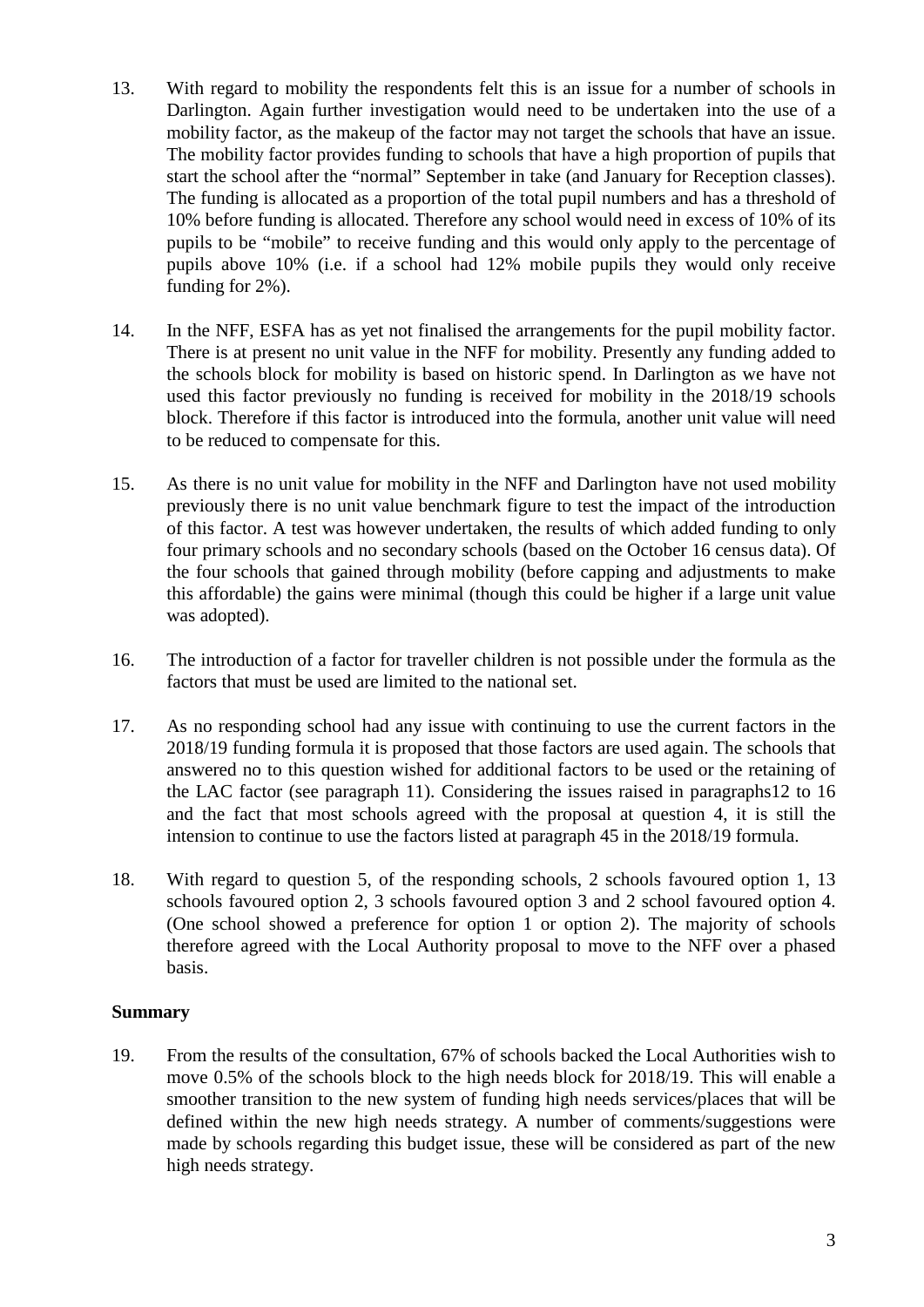- 20. 83% of responding schools backed the proposal to use the MFG to allow all schools to gain/have no loss in 2018/19. The MFG will therefore be used for this purpose in the 2018/19 Darlington formula.
- 21. 83% of responding schools agreed to remove the LAC factor from Darlington's formula, therefore this factor will not be used in the 2018/19 formula calculation.
- 22. 72% of responding schools agreed to continue to use the existing formula factors, therefore these factors will continue to be used in Darlington's formula in 2018/19.
- 23. Of the options proposed for 2018/19, option 2 was most popular with schools. The Darlington formula for 2018/19 will therefore move towards the National Funding Formula on a phased basis.
- 24. Final school budget share calculations will be issued to schools and School Forum in January following the receipt of the ESFA formula tool.

# **Recommendations**

- 25. That Forum agrees to the top slice of 0.5% of the school block allocation in 2018/19 to transfer into the high needs budget
- 26. That Forum notes the changes to the Darlington formula build for 2018/19.

**Brett Nielsen Finance Manager, Resources Department**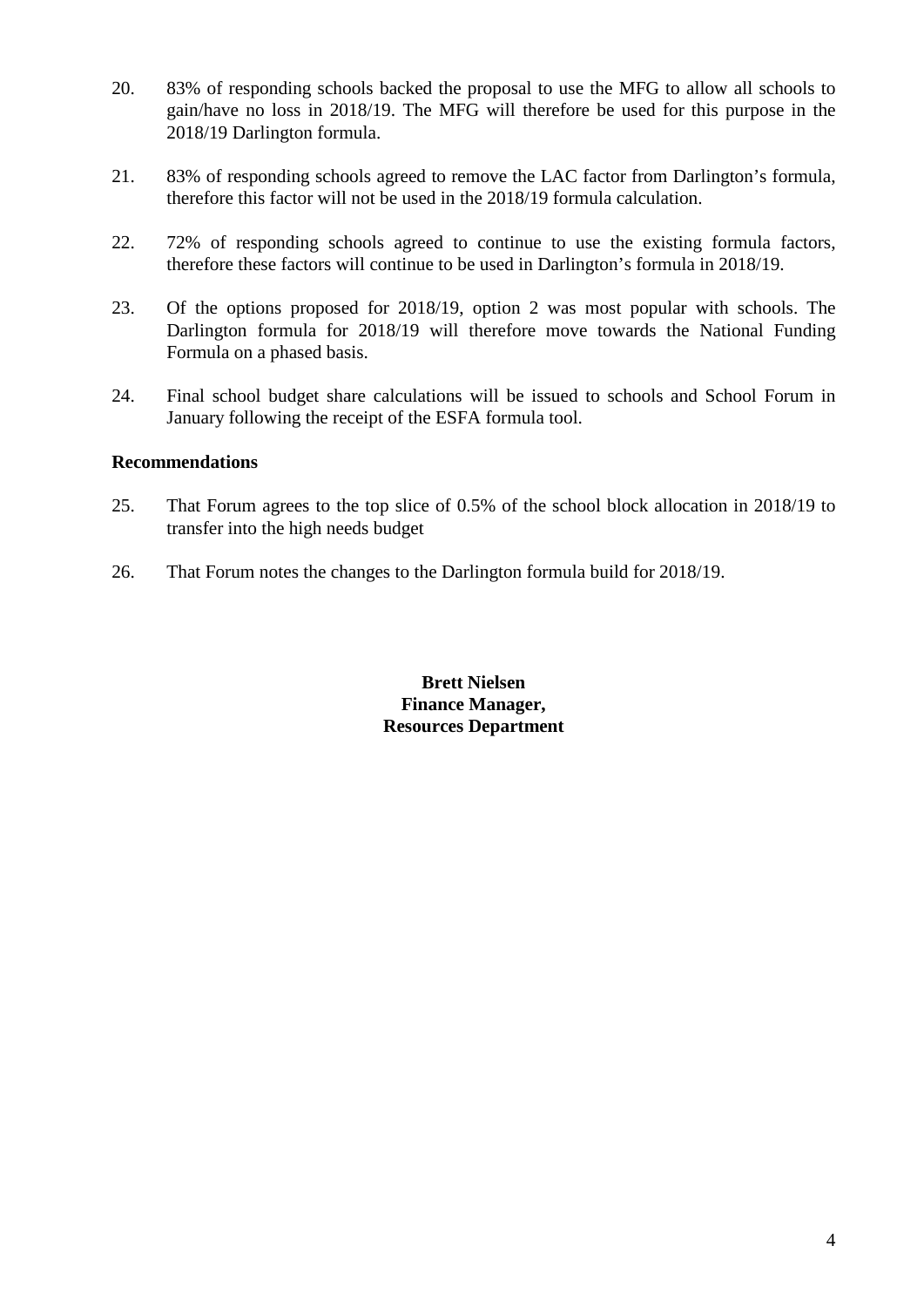### **Results of the Consultation**

Below are the answers received to the consultation questions, from schools that fall under the Darlington schools funding formula.

# **Question 1 - Do you agree that 0.5% of the schools block is transferred into the high needs block in 2018/19 to fund increased demand?**

12 (67%) Schools Agreed 6 (33%) Schools Disagreed

Comments received,

- o However we do not believe that we can continue to cut the funding to educate the majority of students for the benefit of the high needs minority for ever and still expect high standards. A plan needs implementing that will address the rising cost in this block and will need to be presented to Head Teachers early in 2018.
- o We need to enable the LA some time to devise a strategy**.**
- o But with 2 caveats, 1) The transfer is for 2018/19 only and is reviewed thereafter. 2) That mainstream school top-ups and de-delegated SEN allocations are protected at at-least current levels.
- o What are the long term recovery/provision plans? Is the agreement for only the next academic year or will it be a permanent reduction?
- o When we look at how high needs funding is actually spent we would suggest a review of how the money is allocated to different services.
- o Whilst this approach is a sensible response to a serious problem in Darlington, more sustainable, long-term solutions must be developed and implemented. In particular, we need robust strategies, supported by detailed action plans, with KPIs that can be monitored by Schools Forum, to implement a tangible reduction in the significant overspends in mainstream top-up funding and out-of-area specialist placements. It is imperative that **additional local, publicly-owned provision** is created as a matter of urgency to lead to greater financial efficiencies and to better meet the needs of local children and young people.
- o Don't really agree, but 12 month limit.

# **Question 2 – Do you agree that the MFG should be set to ensure that all schools gain through the formula changes?**

---------------------------------------------------------------------------------------------------------------------

15 (83%) Schools Agreed 3 (17%) Schools Disagreed

Comments received,

- o By agreeing to this will mean all schools in Darlington will see an increase and this follows the national picture.
- o If possible.
- o Ensures that no school suffers a large out in funding through formula changes. Retains funding near to current level ensuring continuity of operations for all Darlington Schools.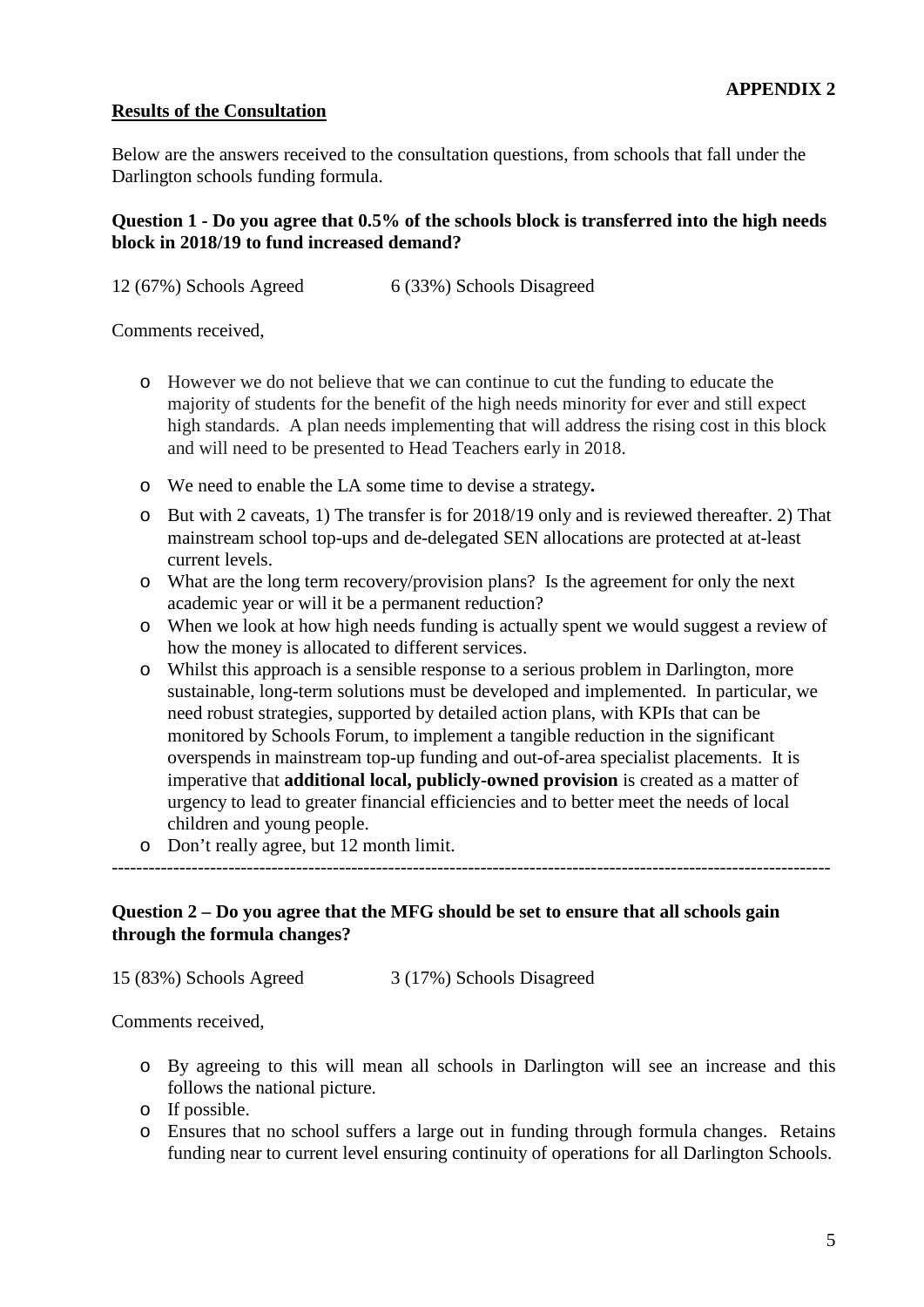o It is essential that we start from the basis of the current state in terms of academic standards and Ofsted ratings of our academies and schools in determining the local funding formula for the next two years. In other words, we should be seizing this opportunity to **ensure funding is targeted at the areas of most need**, in order to **support strategic school improvement priorities** and to **facilitate increased social mobility**.

---------------------------------------------------------------------------------------------------------------------

# **Question 3 – Do you agree with the removal of the LAC factor from the Darlington funding formula to avoid double funding?**

15 (83%) Schools Agreed 3 (17%) Schools Disagreed

Comments received,

- o This will mean that Darlington follow the NFF and the money that is saved is reinvested into other factors, schools will receive additional Pupil Premium Plus grant so funding will come through an additional source
- o This is a sensible suggestion as there is no agenda to change LAC funding
- o Looked after children in our Darlington schools are amongst the **most vulnerable to underachievement**. The LAC factor should be retained to support schools in meeting their needs and improving their outcomes and should not be referred to as "double funding" but as "targeted funding".

---------------------------------------------------------------------------------------------------------------------

# **Question 4 – Do you agree that the Darlington formula in 2018/19 should continue to use the factors listed in paragraph 45?**

13 (72%) Schools Agreed 5 (28%) Schools Disagreed

Comments received,

- o The factors listed in paragraph 45 should be used, together with retaining the LAC factor, but in addition the **Mobility** factor from the NFF should be introduced. Mobility is a significant issue facing a number of Darlington schools. Not only would introducing this factor now support schools in overcoming the challenges mobility engenders, but it would aid transition to the 'hard' NFF in three years' time.
- o We would appreciate the addition of GRT pupils they do not qualify for Pupil Premium money and require extra support that can need to be of a specialist nature. The Travelling support service have changed their package and are more focused on awareness and engagement, while we appreciate that this work is needed it is not having a direct impact on our GRT pupils. We would therefore suggest that there is an extra factor added or that the traveller support fund of £86,000 is allocated directly to those schools who have GRT pupils to ensure that the direct needs of the pupils are catered for.

---------------------------------------------------------------------------------------------------------------------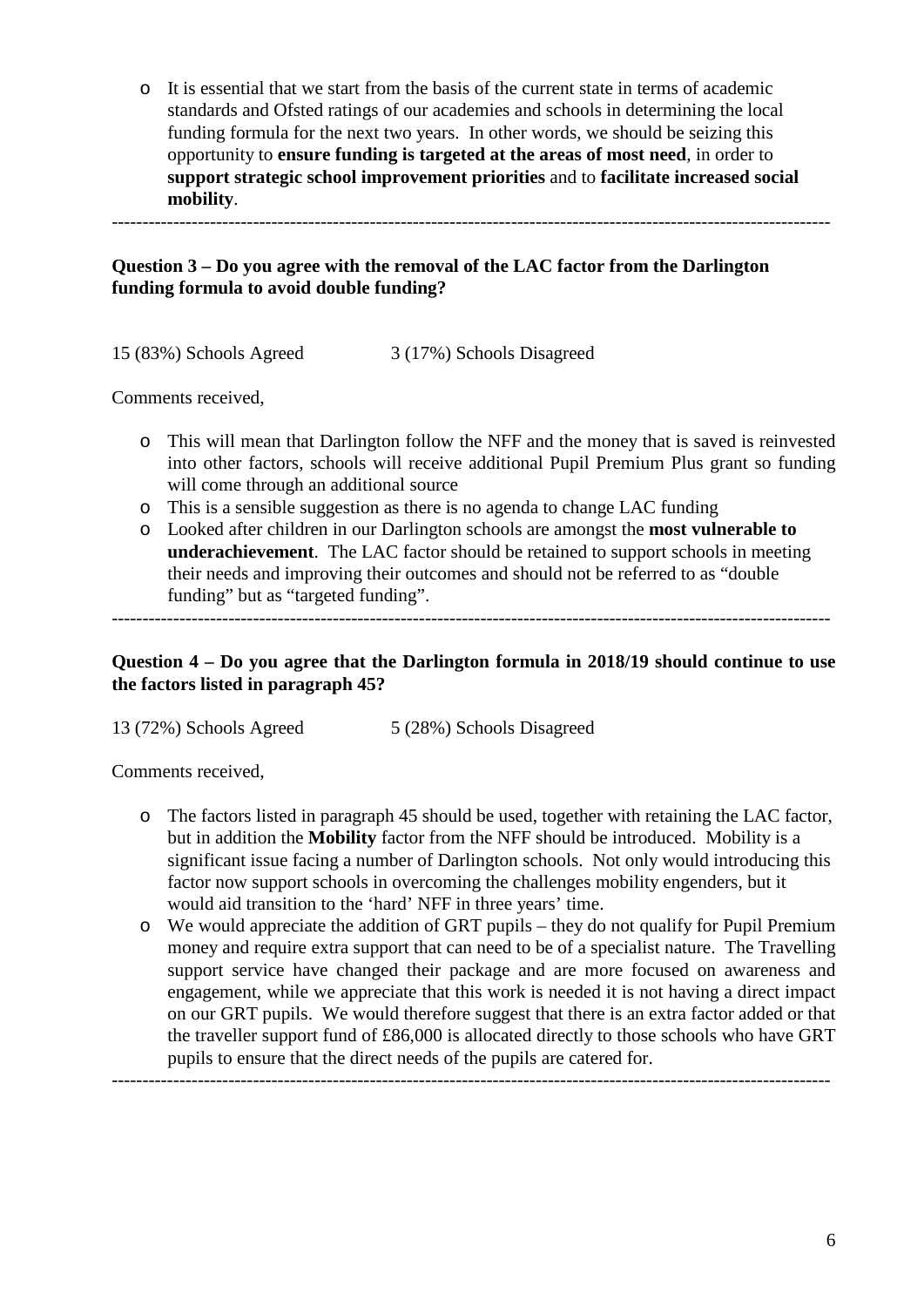# **Question 5 – Which option do you feel is the best approach to take forward in 2018/19?**

**Option 1 - Continue with existing funding formula arrangements.** 

**Option 2 - Introduce the NFF, phased over three years.**

**Option 3 - Introduce the NFF immediately.** 

**Option 4 - Introduce the NFF immediately but protect lump sums.**

- 2 (10%) Schools agreed with option 1
- 13 (65%) Schools agreed with option 2
- 3 (15%) Schools agreed with option 3
- 2 (10%) Schools agreed with option 4

Comments received,

- o We can see the benefit of Option 1 as it will mean all schools will benefit ; however as the NFF is on the horizon we need to be seen to be moving towards it at some point so we can see the rationale behind.
- o Option 2 is in the spirit of the NFF, with some protection and is our preferred choice.
- $\circ$  We would be significantly worse-off under options 2, 3 & 4 and would therefore want time to adjust to the NFF in 2020.
- o How will the reduction in the lump sum affect budget moving forward for option 4 or would the lump sum reduce the same over all options?
- o Option 3 is our most favourable because **it most closely replicates the situation that will exist in Darlington once the 'hard' NFF is introduced**. It is also the most straightforward and the easiest for all stakeholders to comprehend. However, I would like to emphasise the comments above regarding retention of the LAC factor, the inclusion of the Mobility factor and the need to meet Darlington's broader school improvement priorities. If the final decision is not to implement Option 3, at the very least the unit values for the low prior attainment factor in both the primary and secondary phases should be increased immediately to the NFF rates, £1,050 and £1,550 respectively, as opposed to adopting the proposed incremental phasing over a three-year period.

---------------------------------------------------------------------------------------------------------------------

#### Other Comments

In discussing the review of SEND provision and high needs expenditure, paragraph 23 of the consultation document states "there will need to be changes in current provision both in terms of what is delivered and the unit values paid for places". It is important to note that place funding for special school provision is paid by ESFA at the national rate of £10,000 per place. In respect of the 'top up' funding for special school places, we agree that amounts need to be reviewed because;

a) there have been no inflationary increases to the unit values since the inception of the current banding system and

b) because the number of bands at only four is too restrictive in terms of meeting the often very different needs of individual children.

In any event, DBC should ensure that funding is sufficient to support high quality provision and good or better outcomes for all learners.

What is the alternative provision? Where is the rest coming from? ---------------------------------------------------------------------------------------------------------------------